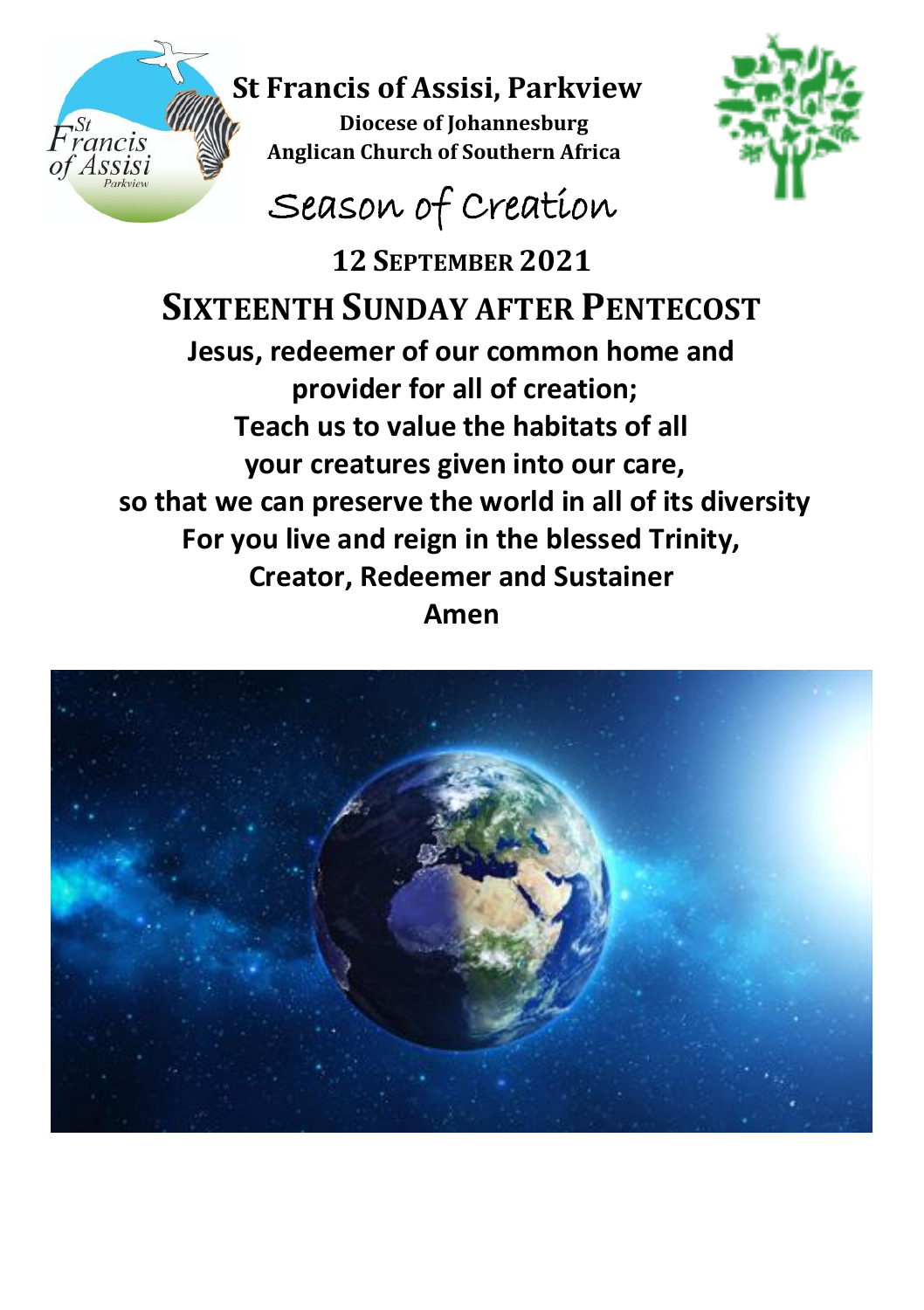## **SUNDAY 12 SEPTEMBER -SIXTEENTH SUNDAY AFTER PENTECOST**

### **READINGS FOR TODAY**

Proverbs 1: 20-33 Psalm 19 James 3:1-12 Mark 8: 27-38

### **THE PRAYERS OF THE CHURCH**

We pray for **The Anglican Church of Tanzania.** We pray for Steve our Bishop and our Diocese, for Thabo our Metropolitan and the Anglican Church of Southern Africa, for Justin of Canterbury, the Anglican Communion, and all Christians in the world.

### **PRAYER FOR THE WORLD**

As we pray for the world this week, we feel the pain and suffering of so many and are tempted to see only the darkness of wickedness and violence. Help us Lord to remember the power of faith and of hope, and the importance of every little act of kindness and love. As we rejoice in the beauty of Spring, help us to keep faith in your power and goodness, to embody hope, and to spread love. We ask this in Jesus' name, Amen.

### **PRAYERS FOR PARISHIONERS:**

**Baptism:** We give thanks and pray for Joshua Driol baptised today. we pray for his parents guy and Marco, his family and his life of faith.

**Birthdays: Sunday 12:** Hugo Schonborn; Zara Bromfield; Zenda Fisher **Monday 13:** Jonathan Van Rensburg; Cheryl Mackay **Wednesday 15:** Angus Morris; Bronwyn Tucker **Thursday 16:** Sibusiso Xhama; Antoinette Walsh; Melanie Deyzel **Friday 17:** Jillian Carman; Janette Webster; Meghan Evans **Saturday 18:** Zoleka Furusa; Xavier-Luc Smith

**Wedding Anniversaries: Monday 13:** Kim and Alan King **Friday 17:** Ziyanda and Wanele Mngomezulu **Friday 17:** Louise and Ludwig Frahm Arp

**Families to be prayed for this week:** Gustav, Monica, Tebogo, Bonolo, Khumo and Boitumelo SEBAMBO; Angelique, Brigitte and Enver SEBASTIAN; Tumi SEBOGODI **For those in need of prayer:** Susan Alexander; Bianca Beaumont; Isaac Bergover; Richard Boyce; Carol Cayton-Boxall; Paul Germond; Lerato Mapefane; Malcolm McDonald; Thabani Mudau; Wendy Price; John Reynders; John Ridler; Alicia Siyasiya; Francis and Lindy Wilson; Jacqui Zwambila.

**And for those who have long-term needs**: Lucille Evans; Maria Frahm-Arp; Marilyn Gianadda; Joyce Halse; Elzett Mufamadi; Thandazo Ndlovu; Byron Spratt.

**Year's Mind:** Eileen Smetherham; Zorah Zwambila

Rest in peace and rise in glory Pat Cawthorn. We pray for Pat's husband, Grant and their children Becky, Iain, Katy and James and their families.

# ECO QUOTE

 We can't change people, but we can plant seeds that may one day bloom in them. **Mary Davis**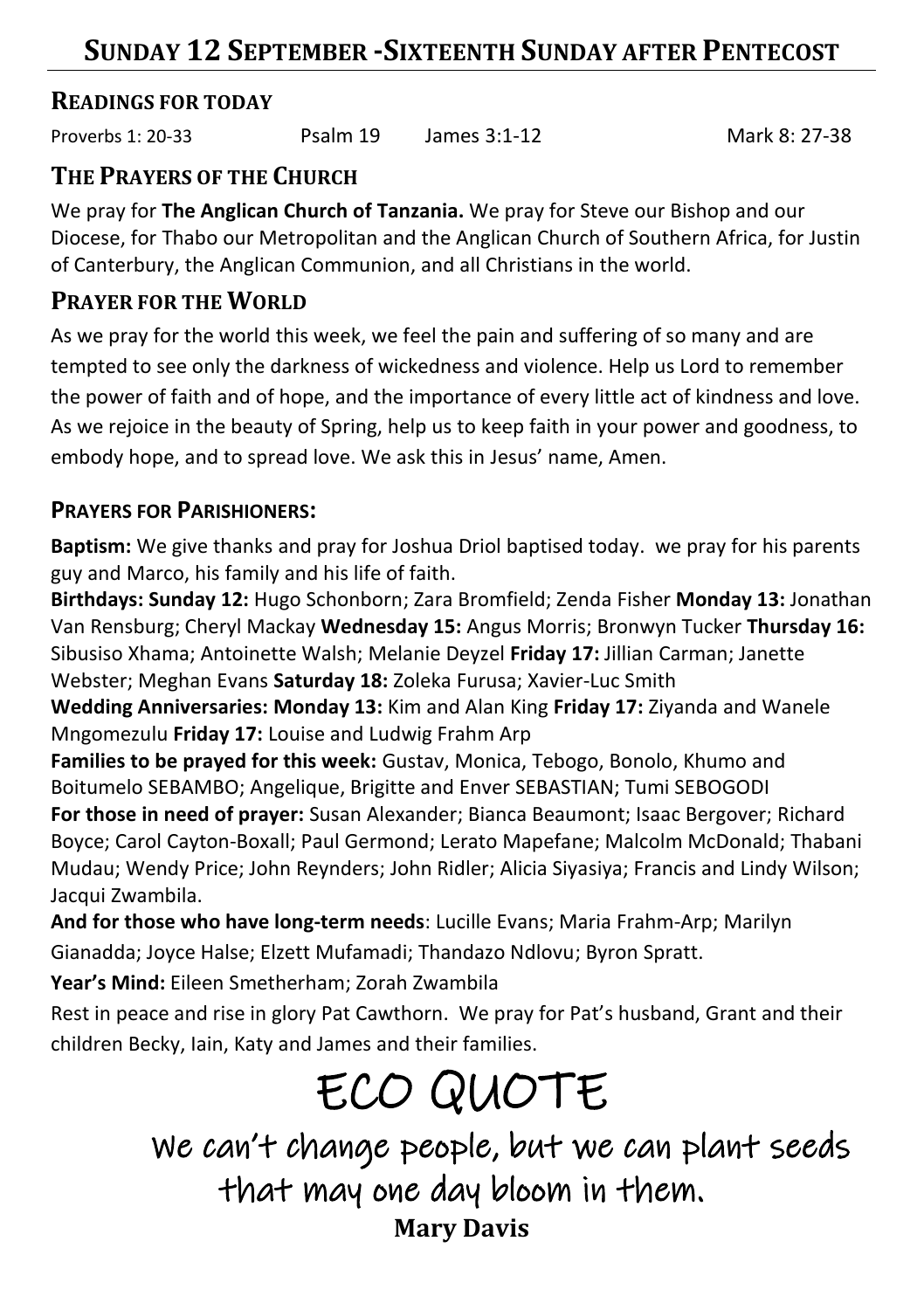| Wednesday | <b>Reflection on YouTube</b>                             |
|-----------|----------------------------------------------------------|
| Friday    | 7:00 am Eucharist on Zoom                                |
|           | https://us02web.zoom.us/j/87859747270                    |
| Friday    | 4:00 pm & 6:00 pm Youth meet on Zoom.                    |
| Saturday  | <b>Meditation</b> (Fourth Saturday of the month)         |
| Sunday    | 8:30 am Church Inclusive – Live on YouTube               |
|           | https://www.youtube.com/channel/UCt35PbtR_ZhmeLxXjQ3EIBg |

## **SOME NOTICES SEASON OF CREATION**



### **PLANTS FOR THE GARDEN**

This month, we have a Henkel's Yellowwood tree *(Podocarpus henkelii)* joining us in church. It is a protected indigenous conifer which enjoys morning sun, the company of birds, copes well with drought and even adapts well to a pot. We will plant it at our tea in the garden at the end of the month. **In this spirit please, consider donating a tray of seedlings or a plant to our garden bearing in mind that shade loving ones are also welcome. You can drop them off at the office during the week or when you come to church on Sunday.**

**A WALK IN THE WILDS** – **Saturday 18 September 2021 at 09h30**

Here is the chance to beat the "COVID Blues" by walking with family and friends and enjoy our wonderful Spring sunshine. James Delaney, the artist who played a pivotal role in the restoring The Wilds he has agreed to give us a short talk on the history of the Wilds and its renewal. Bring walking shoes, hats, and drinks and only bring your cell phone as a camera! We will need numbers of those wanting to join us so please put your names down on the list at the door of the church or contact Janet Magner on 0837027885.

### **GIVING AND SUNDAY UNUSUAL OFFERINGS**

We are so grateful for the generosity of this community. Should you wish to know more about giving, please contact the office. If you would like to make a donation, thank you! Please use the baking details below. If it is for a particular purpose, please reference this, e.g., *Social Concerns, Parish Support Fund, Collection*

#### **Standard Bank. Acc: Parkview St Francis. Acc no: 000496502.**

**Please note:** If you would like to contribute to Paul's gift, please do so using our bank details with the reference, "Paul's Gift"